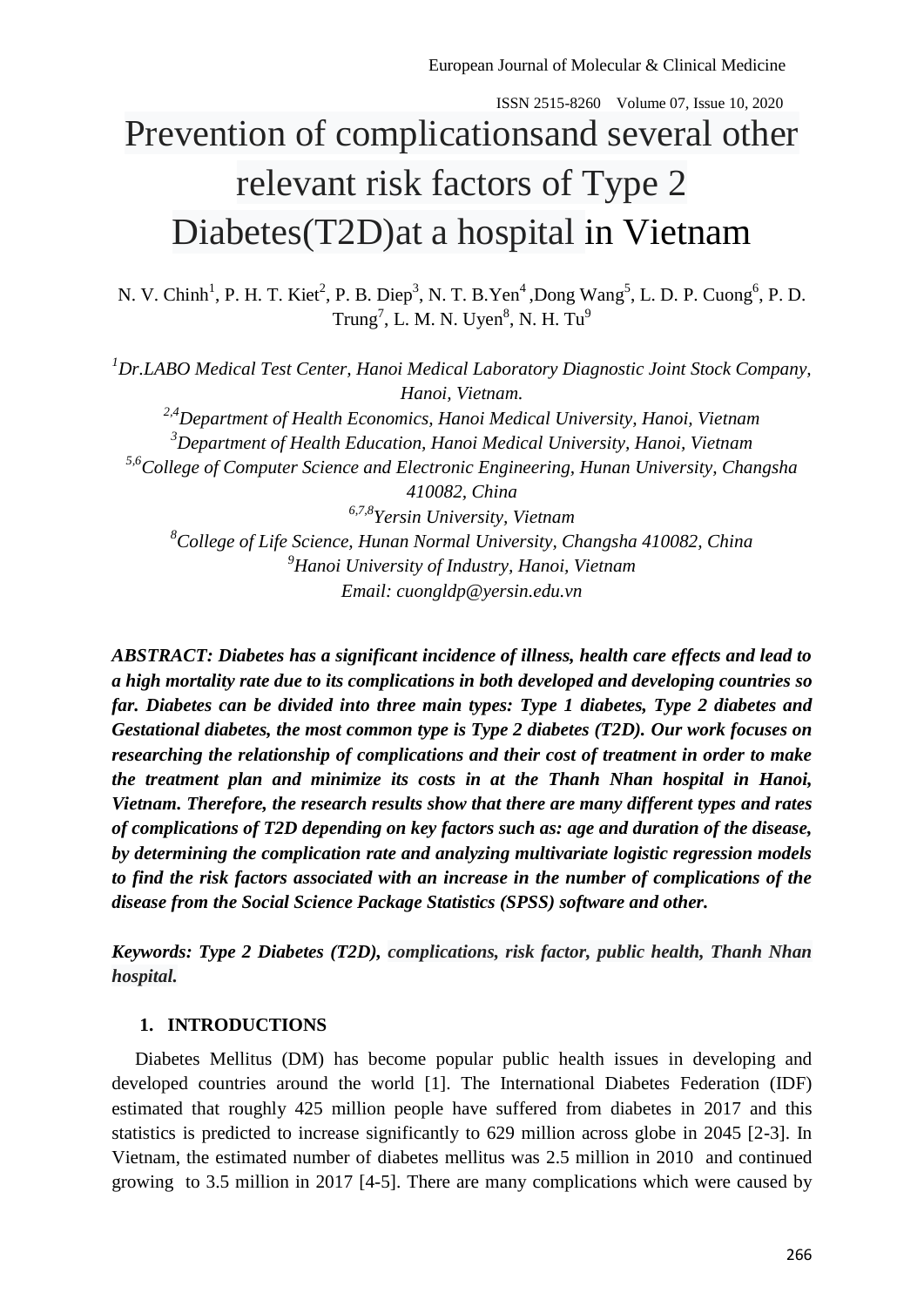diabetes mellitus such as retinopathy, neuropathy, nephropathy, cardiovascular, cerebrovascular disease and kidney failure, which lead to decline in their quality of life, disability and even death [6-12]. Complications are one of reasons to rises treatment cost which accounts for about 25% of total hospital costs of diabetes care, 70% of total direct costs and diabetes' expenditure in complications are higher than patients without complications [5-13-18]. Diabetic patients in three or more complications spending US\$ 1351.5 annually were about 2.5 times higher than people without any complications (US\$ 532.2) [1-19]. According to a study of [10] in urban China, the prevalence of cardiovascular and cerebrovascular conditions, neuropathy, nephropathy, ocular lesions and foot disease were 30.1%, 6.8%, 17.8%, 10.7%, 14.8% and 0.8%, respectively; the rate of chronic complications increases with age and duration of diabetes and vary depending on region. In Vietnam, indentifying risk factors and prevent irreverible complications of T2DM are really necessary, but this issue is not pupular. Therefore, this study analysed the prevalence of complications and some factors relating to type 2 diabetes mellitus at Thanh Nhan hospital in Hanoi, Vietnam.

### **2. METHODS**

 A cross-sectional analytical descriptive study carried out at Thanh Nhan hospital throughout a two-month period from December 2017 to January 2018.

 Diabetes patients who have been diagnosed in T2DM and have been curing outpatient at Examination Department, Thanh Nhan hospital in Hanoi, Vietnam were invited to take part in this study. Total 440 cases in T2DM were conducted at this time.

 Social-demographic characteristics of T2DM patients such as age, sex, area of recidence, level of education, occupation, economic status of households, support of health insurance and clinical characteristics as duration in diabetes were reported through interviewing faceto-face by a questionnaire information at an individual room between researchers and diabetes or their close people at Examination Department**.** 

 Clinical features of T2D are specified such as duration of diabetes, number of complications, name and type of complication extracted from Thanh Nhan hospital database in Vietnam. Specially, complications were coded by ICD-10  $2<sup>nd</sup>$  version such as dyslipidemia (E78), hypertension (I10), coronary artery disease (I20) and angina (I25) which were installed in the databate of Thanh Nhan hospital in Vietnam [5-20]. The total of 482 people with T2DM was invited to participate in this study during the period from December, 2017 to January, 2018.

After we processed the colledted data through the survey, we eliminated 42 cases that were not true for diabetes. Therefore, total 440 rows of diabetes dataset has extracted in Microsoft Office Excel 2013 with "data.CSV" format to support for this study.

 By doing many repetitive steps, specifically, data input, cleaning, preprocessing, coding were done by Microsof Office Excel 2013. Identifying prevalance of complications and analysing multivariate logistic regression model to find risk factors related to increase the number of complications of T2DM were conducted by the Statistical Package for Social Sciences (SPSS) software version 25.0. Chi square  $(\chi^2)$  statistic (1) is a test function that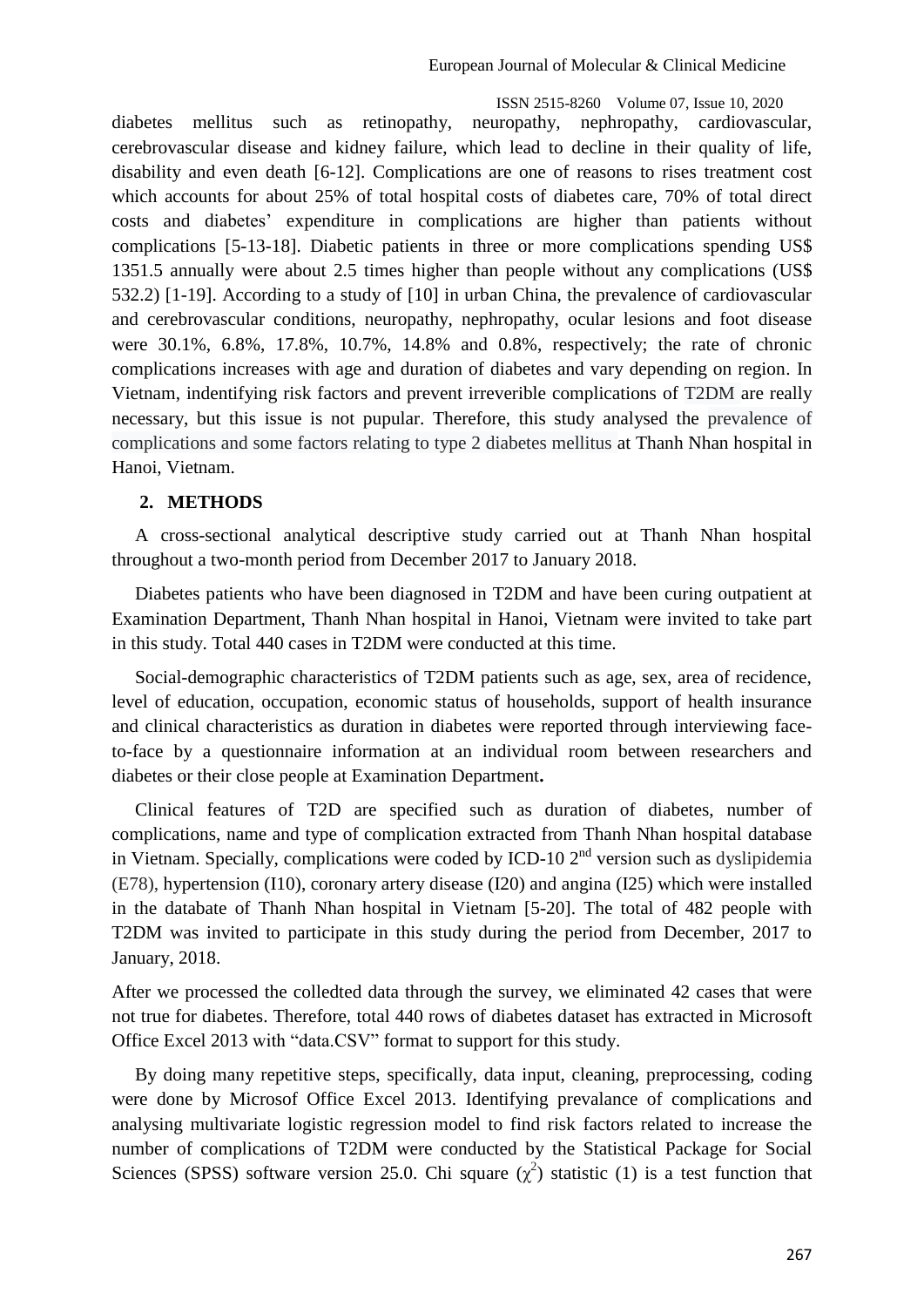ISSN 2515-8260 Volume 07, Issue 10, 2020 measures how a model compares to actual observed data. Therefore, it compares the size any discrepancies between the expected results and the actual results, given the size of the sample and the number of variables such as sex, age group, area of recidence, level of education in the relationship [40].

$$
\chi^2 = \sum \frac{(O - E)^2}{E} \qquad (1)
$$

With

E is expected value

O is observed value

The p-value is less than  $0.05 \leq 0.05$ ) which we used as a level of significance. The Odds ratio (OR) with their 95% confidence interval (CI) were used to look for the risk factors of T2D complications. In using adjusted OR value in multivariate logistic regression analysis' model check for any potential confounders [21].

# **3. RESULTS**

The total 440 studied T2DM, with 279 (63.4%) patients were female and primary group age was above 60 years (83.9%); with 429 (97.5%) diabetes lived at Hanoi is the capital city of Vietnam; the highest number of people who complete hight school is 198 (45%); 313 (71.1%) diabetes in retired status; only with 1.1% T2DM in poverty to near poverty; the average income per month of diabetes was 2.744±1.878VND; 58 (13.2%) diabetes did not have any an resource of income; 100% patients were supported by health insurance agency shows in Table 1.

| <b>Variable name</b> | n(%)                            | Mean<br>±Standard<br>deviation<br>(Min and Max) |
|----------------------|---------------------------------|-------------------------------------------------|
| Age group (Years)    |                                 |                                                 |
| $<\!\!60$            | 71 (16.1%)                      |                                                 |
| 61-70<br>71-80       | 162<br>$(36.8\%)$<br>161(36.6%) | $68.4 \pm 9.2$<br>$(19 \text{ and } 93)$        |
| > 80                 | 46 (10.5%)                      |                                                 |
| <b>Sex</b>           |                                 |                                                 |
| Female               | 279 (63.4%)                     |                                                 |
| Male                 | 161 (36.6%)                     |                                                 |
| Area of recidence    |                                 |                                                 |
| Urban area           | 429 (97.5%)                     |                                                 |

Table 1: Social-demographic characteristics of T2DM patients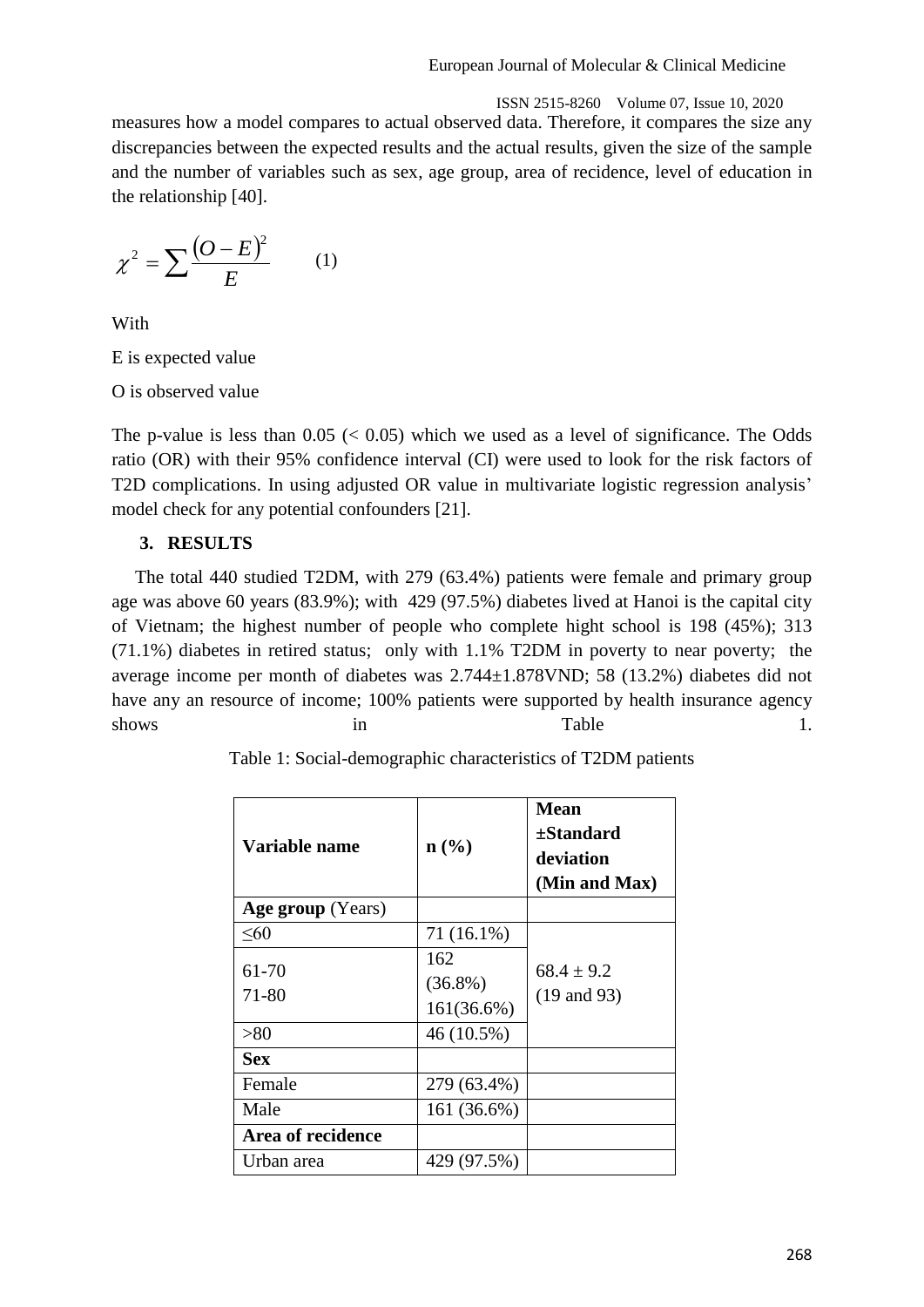|                             |                             | <b>Mean</b>             |  |  |  |  |
|-----------------------------|-----------------------------|-------------------------|--|--|--|--|
|                             |                             | ±Standard               |  |  |  |  |
| Variable name               | $n\left(\frac{0}{0}\right)$ | deviation               |  |  |  |  |
|                             |                             | (Min and Max)           |  |  |  |  |
| Rural area                  | 11(2.5%)                    |                         |  |  |  |  |
| <b>Level of education</b>   |                             |                         |  |  |  |  |
| Illiterate                  | $6(1.4\%)$                  |                         |  |  |  |  |
| Completed primary           | $\overline{45}$ (10.2%)     |                         |  |  |  |  |
| school                      |                             |                         |  |  |  |  |
| Completed secondary         | 138 (31.4%)                 |                         |  |  |  |  |
| school                      |                             |                         |  |  |  |  |
| high<br>Completed           | 198 (45.0%)                 |                         |  |  |  |  |
| school                      |                             |                         |  |  |  |  |
| Intermediate or above       | 53 (12.0%)                  |                         |  |  |  |  |
| Occupation                  |                             |                         |  |  |  |  |
| Farmer                      | 42 (9.5%)                   |                         |  |  |  |  |
| Worker                      | $5(1.1\%)$                  |                         |  |  |  |  |
| Retired people              | $\overline{3}13(71.1\%)$    |                         |  |  |  |  |
| Others                      | 80 (18.2%)                  |                         |  |  |  |  |
| Household economic          |                             |                         |  |  |  |  |
| status                      |                             |                         |  |  |  |  |
| Poor to near poor           | $5(1.1\%)$                  |                         |  |  |  |  |
| Normal or above             | 435 (98.9%)                 |                         |  |  |  |  |
| Monthly private             |                             |                         |  |  |  |  |
| income                      |                             |                         |  |  |  |  |
| (million VND)               |                             | $2.744 \pm 1.878$       |  |  |  |  |
| Do not have not any         |                             | $(0 \text{ and } 19.5)$ |  |  |  |  |
| resource                    | 58 (13.2%)                  |                         |  |  |  |  |
| of income                   |                             |                         |  |  |  |  |
| Support of health           |                             |                         |  |  |  |  |
| insurance                   |                             |                         |  |  |  |  |
| 0%                          | $0(0\%)$                    |                         |  |  |  |  |
| 80%                         | 94 (21.4%)                  |                         |  |  |  |  |
| 95%                         | 98 (22.3%)                  |                         |  |  |  |  |
| 100%                        | 248 (56.4%)                 |                         |  |  |  |  |
| <b>Duration of diabetes</b> |                             |                         |  |  |  |  |
| (years)                     |                             |                         |  |  |  |  |
| 1 year                      | 59 (13.4%)                  |                         |  |  |  |  |
| 2-5 years                   | 151 (34.3%)                 | $8.1 \pm 6.9$           |  |  |  |  |
| $6-10$ years                | 109 (24.8%)                 | $(1$ and $41)$          |  |  |  |  |
| $>10$ years                 | 121 (27.5%)                 |                         |  |  |  |  |
| <b>Complications</b>        |                             |                         |  |  |  |  |
| Absent                      | 33 (7.5%)                   |                         |  |  |  |  |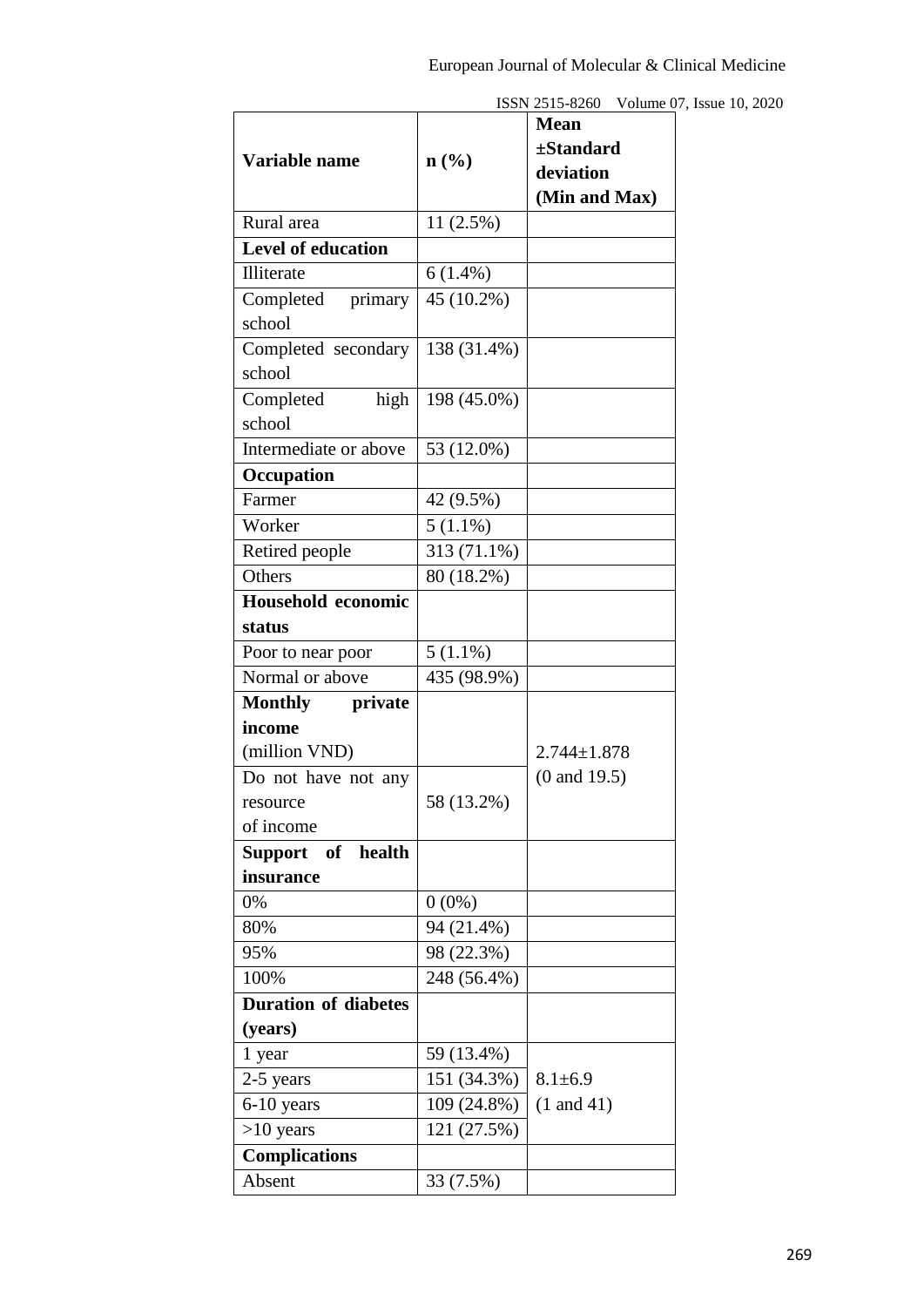|                                    |             | ISSN 2515-8260<br>Volume 07                                 |
|------------------------------------|-------------|-------------------------------------------------------------|
| Variable name                      | n(%)        | <b>Mean</b><br>$\pm$ Standard<br>deviation<br>(Min and Max) |
| Present                            | 407 (92.5%) |                                                             |
| <b>Number</b><br><b>of</b>         |             |                                                             |
| complications                      |             |                                                             |
| None                               | 33 (7.5%)   |                                                             |
| One                                | 213 (48.4%) | $1.5 \pm 0.8$                                               |
| Two                                | 140 (31.8%) | $(0 \text{ and } 4)$                                        |
| Three                              | 52 (11.8%)  |                                                             |
| Four                               | $2(0.5\%)$  |                                                             |
| <b>Heart diseases</b>              |             |                                                             |
| Hypertension                       | 187 (42.5%) |                                                             |
| Coronary<br>artery                 |             |                                                             |
| disease                            | 42 (9.5%)   |                                                             |
| Angina                             | $9(2.0\%)$  |                                                             |
| Chronic heart failure              | 3(0.7%)     |                                                             |
| <b>Neuropathy</b>                  |             |                                                             |
| Cerebrovascular<br>disease         | 24 (5.5%)   |                                                             |
| Peripheral<br>Neuropathy           | 14 (3.2%)   |                                                             |
| <b>Eye diseases</b>                |             |                                                             |
| Retionpathy                        | $5(1.1\%)$  |                                                             |
| Cataract                           | $5(1.1\%)$  |                                                             |
| <b>Metabolic disorders</b>         |             |                                                             |
| Dyslipidemia                       | 369 (83.9%) |                                                             |
| Disorders of protein<br>metabolism | 12(2.7%)    |                                                             |

7, Issue 10, 2020

Table 1 described clinical characteristics of T2DM patients of T2DM. The average duration of diabetes was  $8.1\pm6.9$  years (Min: 1 year and Max: 41 years).

The rate of T2DM in complications was large and accounted significantly for 94.1%, the average number of complications was 1.5±0.8 complications per patient and 33 (7.5%) diabetes had no any complications. There was a lot of types of complications and different rate of T2DM such as hypertension, cerebrovascular disease, coronary artery disease, peripheral neuropathy, angina, retinopathy and cataract which accounted for 42.5%, 9.5%, 5.5%, 3.2%, 2.0%, 1.1%, 1.1% and 0.7%, respectively. Specially, with 83.9% and 2.7% complications belonged to dyslipidemia and disorders of protein metabolism.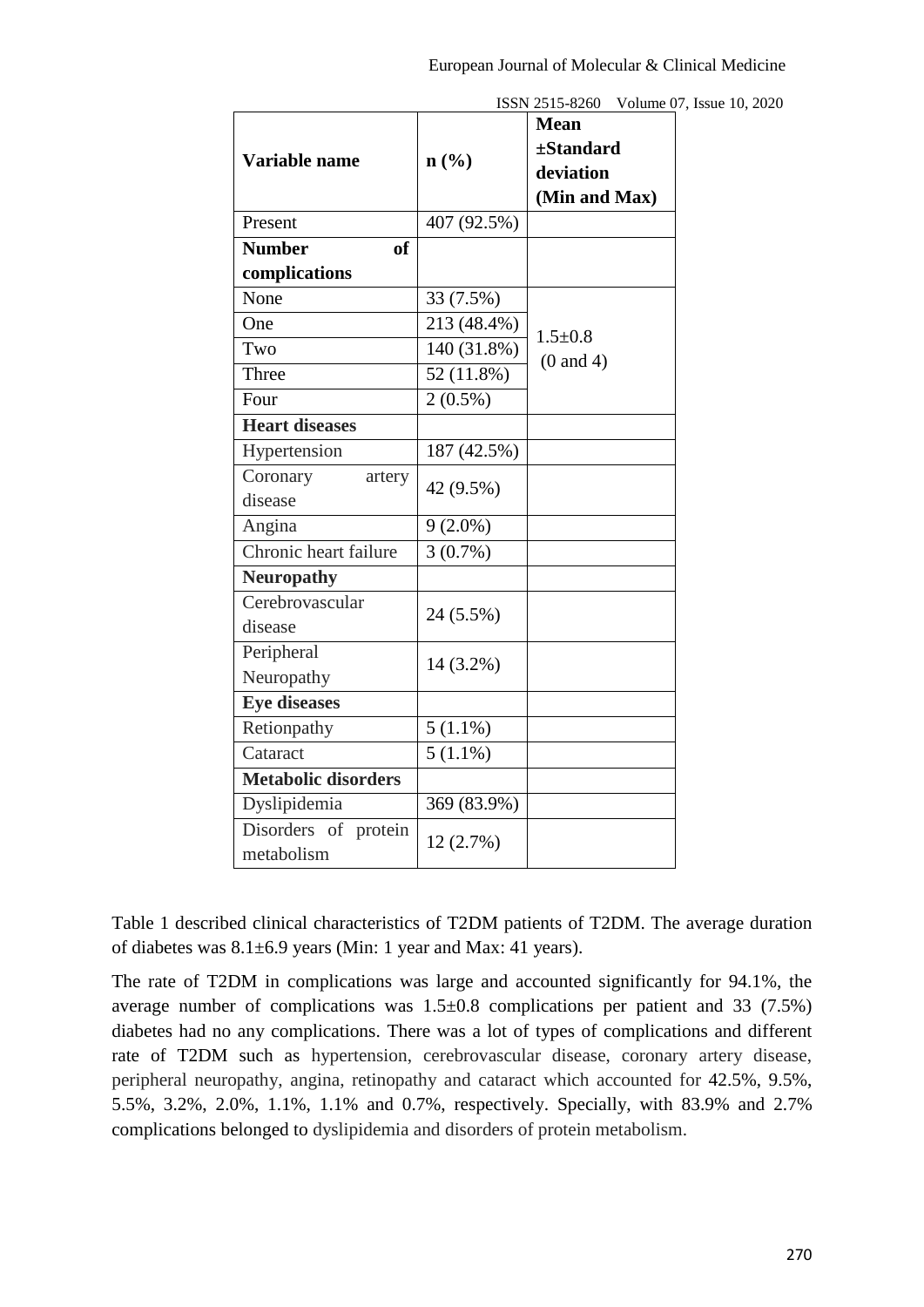| of<br><b>Complications</b>            | <b>Coronary artery disease</b> |                          |                    |               |  |
|---------------------------------------|--------------------------------|--------------------------|--------------------|---------------|--|
| T <sub>2</sub> DM                     | <b>Present</b><br>$n(\%)$      | <b>Absent</b><br>$n$ (%) | OR (95% CI)        | $p-$<br>value |  |
| <b>Dyslipidemia</b>                   |                                |                          |                    |               |  |
| Present                               | 35<br>$(8.0\%)$                | 334<br>$(75.9\%)$        | $0.96(0.41-2.35)$  | 0.922         |  |
| Absent                                | $7(1.6\%)$                     | 64<br>$(14.5\%)$         | Ref.               |               |  |
| <b>Hypertension</b>                   |                                |                          |                    |               |  |
| Present                               | 41                             | 146                      | 70.77<br>$(9.63 -$ | 0.000         |  |
|                                       | $(9.3\%)$                      | $(33.2\%)$               | 519.86)            |               |  |
| Absent                                | $1(0.2\%)$                     | 252                      | Ref.               |               |  |
|                                       |                                | (57.3%)                  |                    |               |  |
| <b>Hypertension and Dyslipidemia</b>  |                                |                          |                    |               |  |
| Present                               | 35                             | 119                      | 11.72<br>$(5.06 -$ | 0.000         |  |
|                                       | $(8.0\%)$                      | $(27.0\%)$               | 27.14)             |               |  |
| Absent                                | $7(1.6\%)$                     | 279                      | Ref.               |               |  |
|                                       |                                | $(63.4\%)$               |                    |               |  |
| With:                                 |                                |                          |                    |               |  |
| Ref - Reference group                 |                                |                          |                    |               |  |
| <b>P-value</b> $< 0.05$ is considered |                                |                          |                    |               |  |
| <b>OR</b> - Odds ratio adjuste        |                                |                          |                    |               |  |

|                                                    | ISSN 2515-8260 Volume 07, Issue 10, 2020 |
|----------------------------------------------------|------------------------------------------|
| Table 2: Clinical characteristics of T2DM patients |                                          |

Table 2 and Figure 1, there was not relationship between dyslipidemia complication and coronary artery disease complication of T2DM (OR: 0.96, 95% CI: 0.41 - 2.35, p=0.922). However, the high blood pressure complications of diabetes affect the increase in coronary artery disease complications (OR: 70.77, 95% CI: 9.63 -519.86, p=0.000). At the same time, complications of hypertension and dyslipidemia in diabetes increase complications of coronary artery disease of T2DM (OR: 11.72, 95% CI: 5.06 - 27.14, p=0.000).

|                  | <b>Number of complications</b> |          |              |                  |              | <b>Hyperten</b> |                            |                 |                  |                  |                        |      |                           |      |
|------------------|--------------------------------|----------|--------------|------------------|--------------|-----------------|----------------------------|-----------------|------------------|------------------|------------------------|------|---------------------------|------|
|                  |                                |          |              |                  |              |                 |                            | <b>Hyperten</b> |                  | <b>Dyslipide</b> |                        |      | <b>Coronary</b><br>artery |      |
| $\geq$ 1<br>Vari |                                | $\geq$ 2 |              | sion<br>$\geq$ 3 |              |                 | mia                        |                 | <b>Dyslipide</b> |                  | disease                |      |                           |      |
| able             |                                |          |              |                  |              |                 |                            |                 |                  |                  | mia                    |      |                           |      |
| S                | <b>OR</b>                      | $p-$     | <b>OR</b>    | $p-$             | <b>OR</b>    | $p-$            | <b>OR</b>                  | $p-$            | <b>OR</b>        | $p-$             | <b>OR</b>              | $p-$ | <b>OR</b>                 | $p-$ |
|                  | (95%                           | va       | 95           | va               | (95)         | va              | (95)                       | va              | (95)             | va               | (95)                   | va   | (95%                      | va   |
|                  |                                | lu       | $\%$         | lu               | $\%$         | $\ln$           | $\%$                       | lu              | $\%$             | lu               | $\%$                   | lu   |                           | lu   |
|                  | $\mathbf{C}$                   | e        | $\mathbf{C}$ | e                | $\mathbf{C}$ | e               | $\mathop{\rm CD}\nolimits$ | e               | $\mathbf{C}$     | e                | $\overline{\text{CD}}$ | e    | $\mathbf{C}$              | e    |
| Age              | group                          |          |              |                  |              |                 |                            |                 |                  |                  |                        |      |                           |      |

Table 3: Patient's characteristics and Complications and associated diseases of diabetes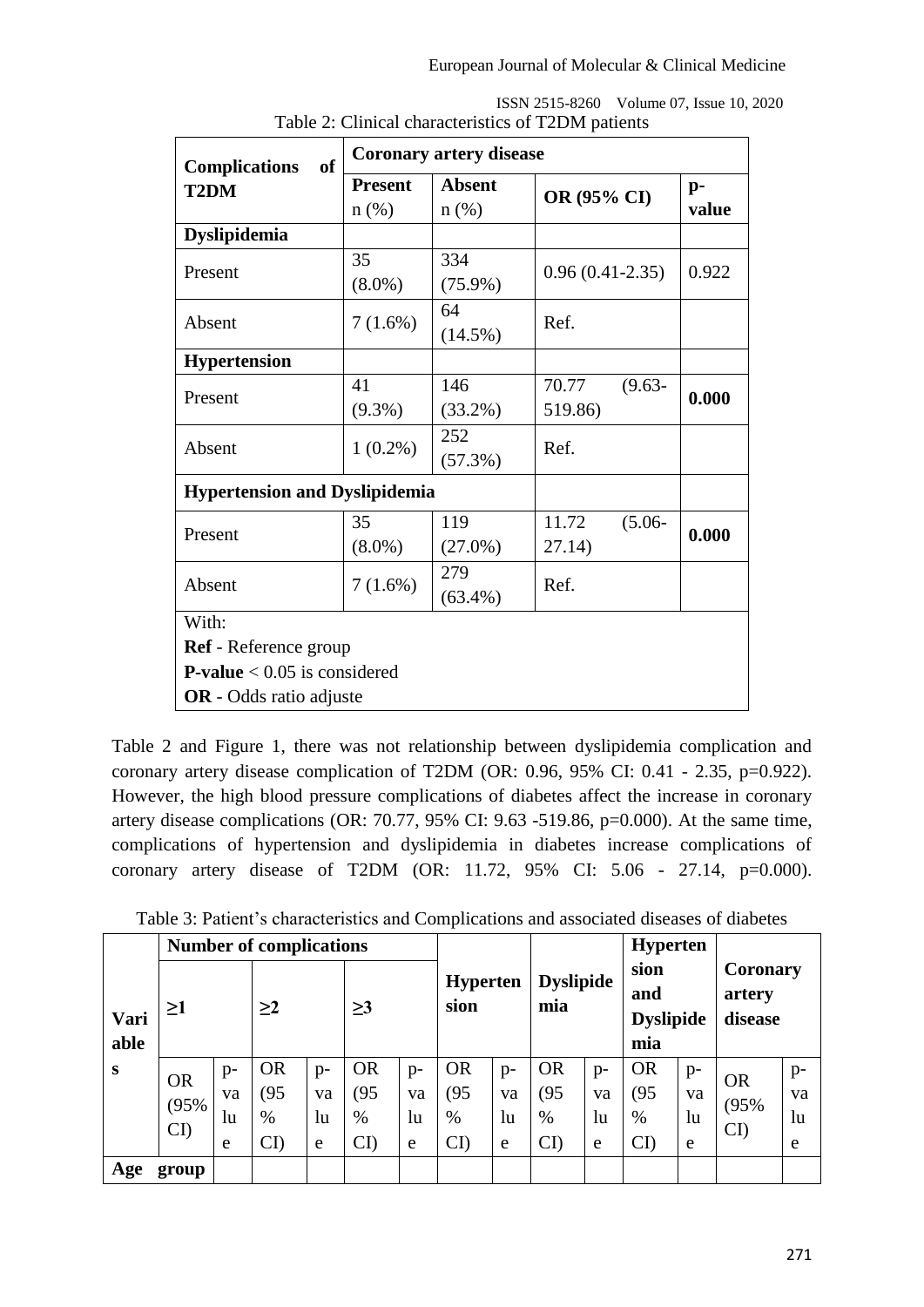# European Journal of Molecular & Clinical Medicine

| (years)                                        |                                           |                                          |                                          |                                                     |                                          |                                            |                                          | 10011201000                                  |                                          |                                                     |                                          | $\frac{1}{2}$ order $\frac{1}{2}$ order $\frac{1}{2}$ or $\frac{1}{2}$ order |                                                 |                                          |
|------------------------------------------------|-------------------------------------------|------------------------------------------|------------------------------------------|-----------------------------------------------------|------------------------------------------|--------------------------------------------|------------------------------------------|----------------------------------------------|------------------------------------------|-----------------------------------------------------|------------------------------------------|------------------------------------------------------------------------------|-------------------------------------------------|------------------------------------------|
|                                                | 0.4                                       | $\overline{0}$ .                         | 2.4                                      | $\mathbf{0}$ .                                      | 1.8                                      | $\overline{0}$ .                           | 2.4                                      | $\mathbf{0}$ .                               | 0.6                                      | $\overline{0}$ .                                    | 3.0                                      | $\mathbf{0}$ .                                                               | 2.0                                             | $\overline{0}$ .                         |
| >80                                            | $(0.1 -$                                  | 17                                       | $(1.1 -$                                 | 03                                                  | $(0.4 -$                                 | 43                                         | $(1.1 -$                                 | 03                                           | $(0.2 -$                                 | 38                                                  | $(1.2 -$                                 | 01                                                                           | $(0.1 -$                                        | 61                                       |
|                                                | 1.5)                                      | 5                                        | 5.5)                                     | $\bf{0}$                                            | 8.4)                                     | $\overline{7}$                             | 5.3)                                     | $\overline{\mathbf{4}}$                      | 1.7)                                     | $\boldsymbol{0}$                                    | 7.0)                                     | $\overline{\mathbf{4}}$                                                      | 29.2)                                           | $\mathbf{1}$                             |
| $71 -$<br>80                                   | 1.2<br>$(0.4 -$<br>3.3)                   | $\theta$ .<br>77<br>$\overline{2}$       | 2.2<br>$(1.2 -$<br>4.1)                  | $\mathbf{0}$ .<br>01<br>5                           | 3.4<br>$(1.0-$<br>11.9<br>$\mathcal{E}$  | 0.<br>05<br>8                              | 2.1<br>$(1.1 -$<br>3.8)                  | $\boldsymbol{0}$ .<br>02<br>$\boldsymbol{2}$ | 1.1<br>$(0.5 -$<br>2.3)                  | 0.<br>80<br>9                                       | 2.5<br>$(1.2 -$<br>(4.9)                 | $\mathbf{0}$ .<br>01<br>$\overline{2}$                                       | 15.2<br>$(1.6-$<br>145.3)                       | $\boldsymbol{0}$ .<br>01<br>8            |
| $61-$<br>70                                    | 1.4<br>$(0.5 -$<br>4.0)                   | $\overline{0}$ .<br>55<br>6              | 2.0<br>$(1.0-$<br>3.7)                   | $\mathbf{0}$ .<br>03<br>5                           | 3.8<br>$(1.1 -$<br>13.3<br>$\mathcal{E}$ | $\mathbf{0}$ .<br>03<br>9                  | 1.6<br>$(0.8 -$<br>(2.9)                 | 0.<br>15<br>5                                | 1.8<br>$(0.8 -$<br>(4.0)                 | 0.<br>12<br>$\overline{4}$                          | 2.2<br>$(1.1 -$<br>4.5)                  | $\mathbf{0}$ .<br>02<br>$\overline{\mathbf{4}}$                              | 13.0<br>$(1.4-$<br>125.8                        | $\mathbf{0}$ .<br>02<br>6                |
| $\leq 60$                                      | Ref.                                      |                                          | Ref.                                     |                                                     | Ref.                                     |                                            | Ref.                                     |                                              | Ref.                                     |                                                     | Ref.                                     |                                                                              | Ref.                                            |                                          |
| <b>Sex</b>                                     |                                           |                                          |                                          |                                                     |                                          |                                            |                                          |                                              |                                          |                                                     |                                          |                                                                              |                                                 |                                          |
| Fem                                            | 0.9                                       | $\theta$ .                               | 1.1                                      | 0.                                                  | 2.3                                      | $\mathbf{0}$ .                             | $1.0\,$                                  | 0.                                           | $1.0\,$                                  | 0.                                                  | 1.1                                      | $\overline{0}$ .                                                             | 2.5                                             | $\mathbf{0}$ .                           |
| ale                                            | $(0.4 -$                                  | 85                                       | $(0.7 -$                                 | 69                                                  | $(1.2 -$                                 | 01                                         | $(0.7 -$                                 | 88                                           | $(0.6 -$                                 | 96                                                  | $(0.7 -$                                 | 67                                                                           | $(1.1 -$                                        | 02                                       |
|                                                | 2.1)                                      | $\overline{0}$                           | 1.6)                                     | 3                                                   | 4.6)                                     | 8                                          | 1.6)                                     | $\mathbf{1}$                                 | 1.7)                                     | $\overline{2}$                                      | 1.7)                                     | 5                                                                            | 5.5)                                            | 6                                        |
| Male                                           | Ref.                                      |                                          | Ref.                                     |                                                     | Ref.                                     |                                            | Ref.                                     |                                              | Ref.                                     |                                                     | Ref.                                     |                                                                              | Ref.                                            |                                          |
| Household                                      |                                           |                                          |                                          |                                                     |                                          |                                            |                                          |                                              |                                          |                                                     |                                          |                                                                              |                                                 |                                          |
|                                                | economic status                           |                                          |                                          |                                                     |                                          |                                            |                                          |                                              |                                          |                                                     |                                          |                                                                              |                                                 |                                          |
| Poor<br>up to<br>near<br>poor                  | 0.5<br>$(0.0 -$<br>9.3)                   | $\overline{0}$ .<br>60<br>$\overline{7}$ | 2.7<br>$(0.3 -$<br>20.4<br>$\mathcal{E}$ | $\overline{0}$ .<br>34<br>8                         | 3.1<br>$(0.3 -$<br>30.7<br>$\mathcal{C}$ | $\overline{0}$ .<br>34<br>$\boldsymbol{0}$ | 3.7<br>$(0.5 -$<br>29.7<br>$\mathcal{L}$ | 0.<br>22<br>$\mathbf{1}$                     | 0.6<br>$(0.0 -$<br>8.3)                  | 0.<br>71<br>$\overline{2}$                          | 4.4<br>$(0.5 -$<br>36.4<br>$\mathcal{C}$ | $\overline{0}$ .<br>16<br>$\overline{7}$                                     | 59.7<br>$(2.2 -$<br>1,623.<br>$\left( 0\right)$ | $\boldsymbol{0}$ .<br>01<br>5            |
| Nor<br>mal<br><b>or</b><br>abov<br>$\mathbf e$ | Ref.                                      |                                          | Ref.                                     |                                                     | Ref.                                     |                                            | Ref.                                     |                                              | Ref.                                     |                                                     | Ref.                                     |                                                                              | Ref.                                            |                                          |
| <b>Duration</b>                                |                                           | <b>of</b>                                |                                          |                                                     |                                          |                                            |                                          |                                              |                                          |                                                     |                                          |                                                                              |                                                 |                                          |
|                                                | diabetes (years)                          |                                          |                                          |                                                     |                                          |                                            |                                          |                                              |                                          |                                                     |                                          |                                                                              |                                                 |                                          |
| >10                                            | 12.1<br>$(3.6 -$<br>40.9<br>$\mathcal{E}$ | $\mathbf{0}$ .<br>00<br>$\bf{0}$         | 2.4<br>$(1.2 -$<br>(4.8)                 | $\boldsymbol{0}$ .<br>01<br>$\overline{\mathbf{4}}$ | 2.5<br>$(0.8 -$<br>7.4)                  | $\overline{0}$ .<br>09<br>8                | 2.1<br>$(1.0 -$<br>4.2)                  | $\mathbf{0}$ .<br>03<br>6                    | 6.2<br>$(2.6 -$<br>15.0<br>$\mathcal{E}$ | $\boldsymbol{0}$ .<br>$\boldsymbol{00}$<br>$\bf{0}$ | 3.0<br>$(1.4-$<br>6.4)                   | $\mathbf{0}$ .<br>$\boldsymbol{00}$<br>6                                     | 1.4<br>$(0.5 -$<br>3.9)                         | $\overline{0}$ .<br>54<br>$\tau$         |
| $6 - 10$                                       | 11.3<br>$(3.0 -$<br>42.3<br>$\mathcal{L}$ | $\mathbf{0}$ .<br>00<br>$\bf{0}$         | 2.8<br>$(1.4 -$<br>5.6)                  | $\mathbf{0}$ .<br>00<br>5                           | 1.4<br>$(0.4 -$<br>4.3)                  | $\overline{0}$ .<br>58<br>6                | 2.4<br>$(1.2 -$<br>(4.9)                 | $\mathbf{0}$ .<br>01<br>3                    | 2.8<br>$(1.3-$<br>6.2)                   | $\boldsymbol{0}$ .<br>01<br>$\boldsymbol{0}$        | 2.5<br>$(1.1 -$<br>5.5)                  | $\mathbf{0}$ .<br>02<br>$\overline{2}$                                       | 0.7<br>$(0.2 -$<br>2.1)                         | $\overline{0}$ .<br>48<br>$\overline{4}$ |
| $2 - 5$                                        | 4.3<br>$(1.8 -$<br>10.3<br>$\mathcal{L}$  | $\mathbf{0}$ .<br>00<br>1                | 1.7<br>$(0.8 -$<br>3.3)                  | $\overline{0}$ .<br>14<br>$\overline{2}$            | 1.0<br>$(0.3 -$<br>3.1)                  | $\overline{0}$ .<br>98<br>9                | 1.8<br>$(0.9 -$<br>3.4                   | 0.<br>10<br>3                                | 2.5<br>$(1.2 -$<br>5.0)                  | $\boldsymbol{0}$ .<br>01<br>$\mathbf{1}$            | 2.0<br>$(0.9 -$<br>4.3)                  | $\overline{0}$ .<br>07<br>$\overline{4}$                                     | 0.4<br>$(0.1 -$<br>1.3)                         | $\overline{0}$ .<br>14<br>5              |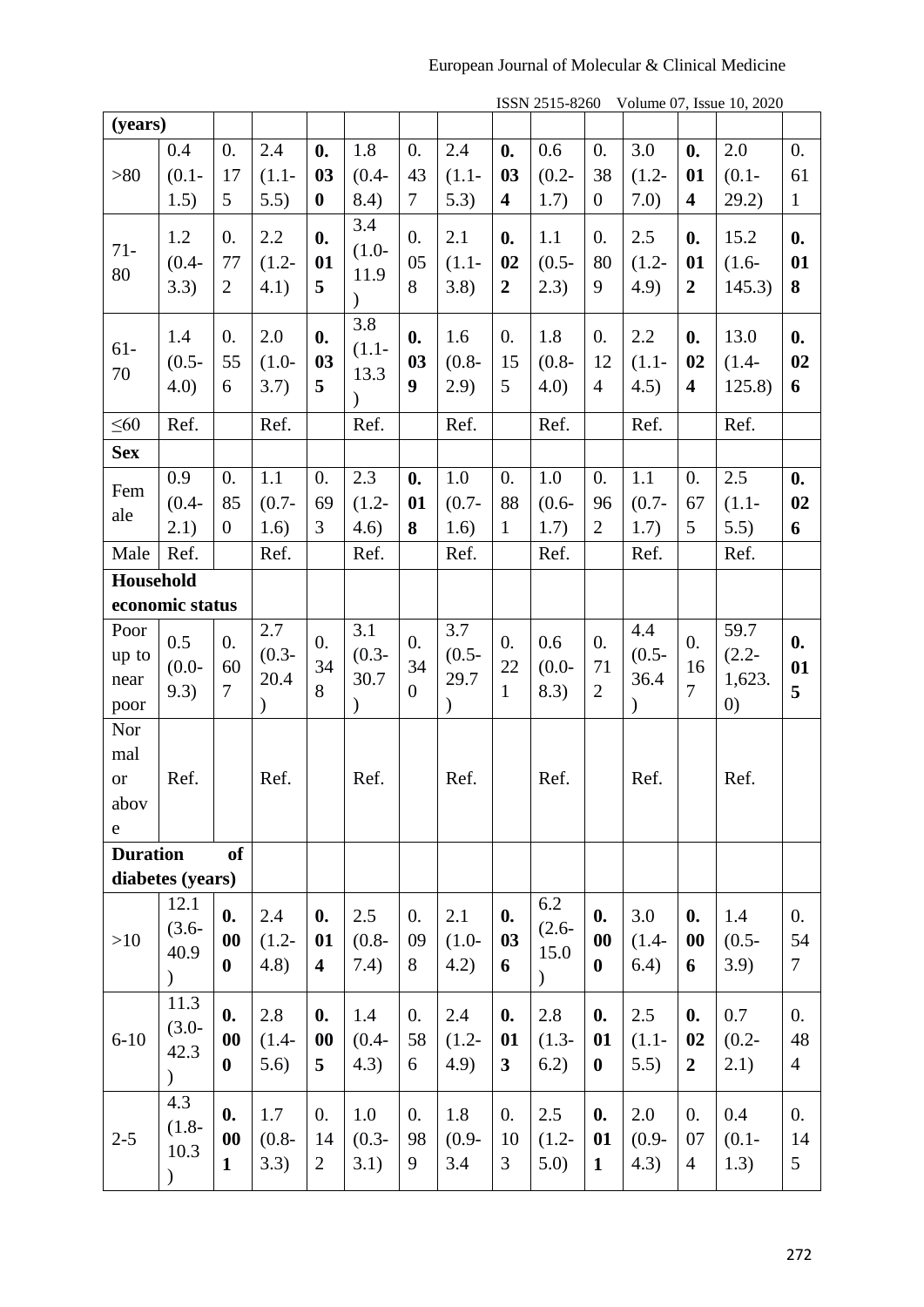|          |                       |                                                                |                       |      | <b>TO ONT</b><br>י וטטו | 5-8260                                    | Volume $01$ . | <i>ssue</i> | 2020<br>10.                      |  |
|----------|-----------------------|----------------------------------------------------------------|-----------------------|------|-------------------------|-------------------------------------------|---------------|-------------|----------------------------------|--|
| $ \cdot$ | R ≏1<br>ww.<br>______ | $\sqrt{2}$<br>$\overline{\phantom{a}}$<br><b>΄</b> Α΄<br>1101. | ∽<br>Δt<br>ĸ<br>1701. | Ref. |                         | $\overline{\phantom{a}}$<br>R et<br>TTCT. | KΔ.<br>ww.    |             | $\overline{\phantom{a}}$<br>Ket. |  |



Figure 1: Relationship between some risk factors and complication of T2DM

In Table 3 and Figure 1 illustrated that the fist complication were caused the duration of diabetes ( $p<0.01$ ). Age and the duration of diabetes were causions of leading to second complication ( $p<0.05$ ). The age group 61-70 and female gender generated the third complication or plus (OR: 3.8, 95% CI: 1.1 - 13.3, p=0.039; and OR: 2.3, 95% CI: 1.2 - 4.6, p=0.018; respectively). The patients is over 80 years and the age range 71-80 are associated with hypertension complication (OR: 2.4, 95% CI: 1.1 - 5.3, p=0.034; and OR: 2.1, 95% CI: 1.1 - 3.8, p=0.022; respectively). After 10 years and from 6 to 10 years suffering diabetes, patients with complications of hypertension (OR: 2.1, 95% CI: 1.0 - 4.2, p=0.036; and OR: 2.4, 95% CI: 1.2 - 4.9, p=0.013; respectively). Complications of dyslipidemia have been created during diabetes  $(p<0.05)$ . Age and duration of diabetes are risk factors for both hypertension and complications of dyslipidemia (p<0.05). Complications of coronary artery disease occur in the age group 61-70 and 71-80, female sex and patients with economic circumstances from poor to near poor  $(p<0.05)$ .

#### **4. DISCUSSION**

 The rate of diabetes in complications was 92.5% compared with 7.5% in Table 1, which was 12.3 times higher than patients had no complications (92.5%) in Table 1. According to International Diabetes Federation, the result reported similarly that there was 95% of cases of T2DM (*11-12 million T2DM patients*) suffered from at least one diabetic co-morbidity across mainland China and about 6 million simulaneously suffer from more than one co-morbidity [8-10]. The prevalence of diabetic complications in this stusy was higher than some presented studies [5-10]. In addition, the increase number of complications decreased in quality of life, rised treatment costs and went up burden on patients and pressured on the state health care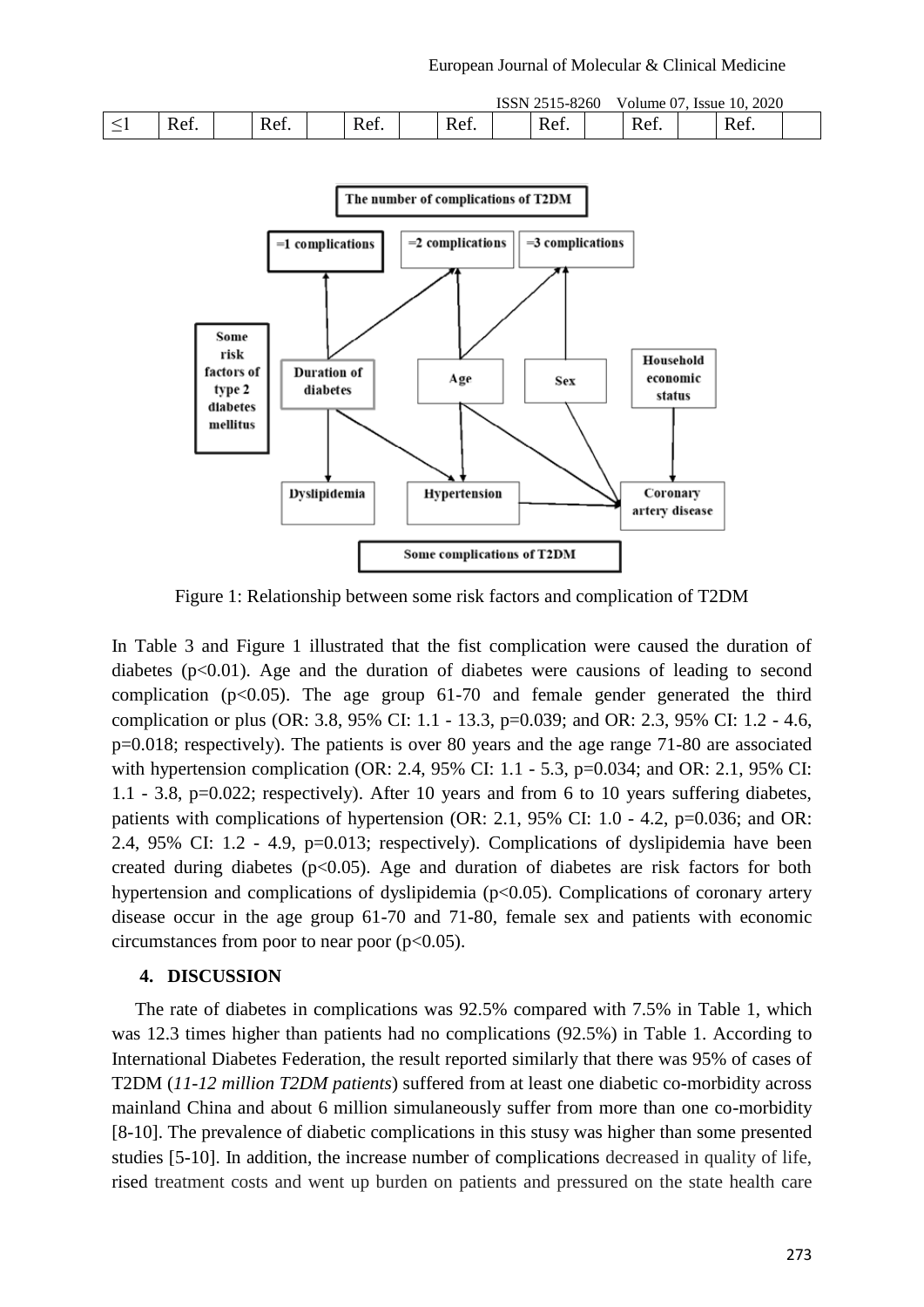ISSN 2515-8260 Volume 07, Issue 10, 2020 system and health insurance fund [5-18]. So, this really makes sense when it comes to finding the cause of the increased diabetes complications.

 The rate of diabetes having from one, two, three, four and five accounted for 48.4%, 31.8%, 11.8% and 0.5%, respectively. The number and prevalen of complications in this study were higher in study of Zhaolan, L. et al. (2010) which diabetes had single-category complications while the percentage of complications such as 2, 3 and 4 plus were 15.4%, 4.9% and 1.3%, respectively [10].

 The proportion of complications of T2DM such as hypertension, cerebrovascular disease, coronary artery disease, peripheral neuropathy, angina, retionpathy and cataract accounted for 42.5%, 9.5%, 5.5%, 3.2%, 2.0%, 1.1%, 1.1% and 0.7% in Table 1, respectively. This rate has a significantly difference with the prevalence of cardiovascular and cerebrovascular complications, neuropathy and nephropathy, ocular lesions and diabetes foot disease were 30.1%, 6.8%, 17.8%, 10.7%, 14.8% and 0.8%, respectively; besides, there were angina (14.2%), cataract (9.8%) and retinopathy (6.1%) which studied in China [10].

 Specially, percent of complications of dyslipidemia and protein metabolism disorders in Table 1 with 83.6% and 2.7%, respectively. According to Huy Tuan Kiet Pham et al (2017) performed in Vietnam in 2017 that 2% only betes had metabolic disorders included protein and lipoprotein [5]. Lipoprotein was a new risk factor in T2DM [28]. Therefore, two complications such as dyslipidemia and disorders of protein metabolism which mentioned in this study need to take care more in the future.

 In Table 3 and Figure 1, we show that the age, sex and duration of diabetes as risk factors leading to an increase of 1 to 3 in the number of complications of T2D. Many studies have found similar results that age groups over 60 are independent factors that increase the incidence of complications in T2D [10-25-28]. The results are consistent with many other studies that the duration of diabetes is one of the reasons for the increased number of diabetes complications [10-12-18-21-27]. Neuropathy complications of diabetes sensation occur with diabetes duration of 5 years or until 10 years [29-30]. The duration of diabetes is one of the main reasons for appearing of the first complication of diabetes, the second complication was created by the duration of diabetes and age, third complication was generated by female genders and age, but female genders are distinct results from other presented studies [10-12- 18-21-25-30].

 Dyslipidemia complication is related to duration of diabetes in Table 3 and Figure 1. This is supported by a study by Shabana, S. and Sasisekhar, T. V. D. (2020) that complains about dyslipidemia in T2D is significantly increased with an increase in the duration of diabetes in both male and female gender [31].

 Complications of high blood pressure in diabetes and duration of diabetes, age is closely related to the promotion of hypertension in diabetes. According to Iraj Heydari et al (2020), the rate of hypertension in diabetes tends to increase significantly with age [32-33].

The coronary artery disease complications of diabetes have an association between age, sex, household economic status and hypertension. The difference in our study is that household economic status increases the incidence of coronary artery disease. This may explain that poor and near-poor economic conditions will lack living conditions, limited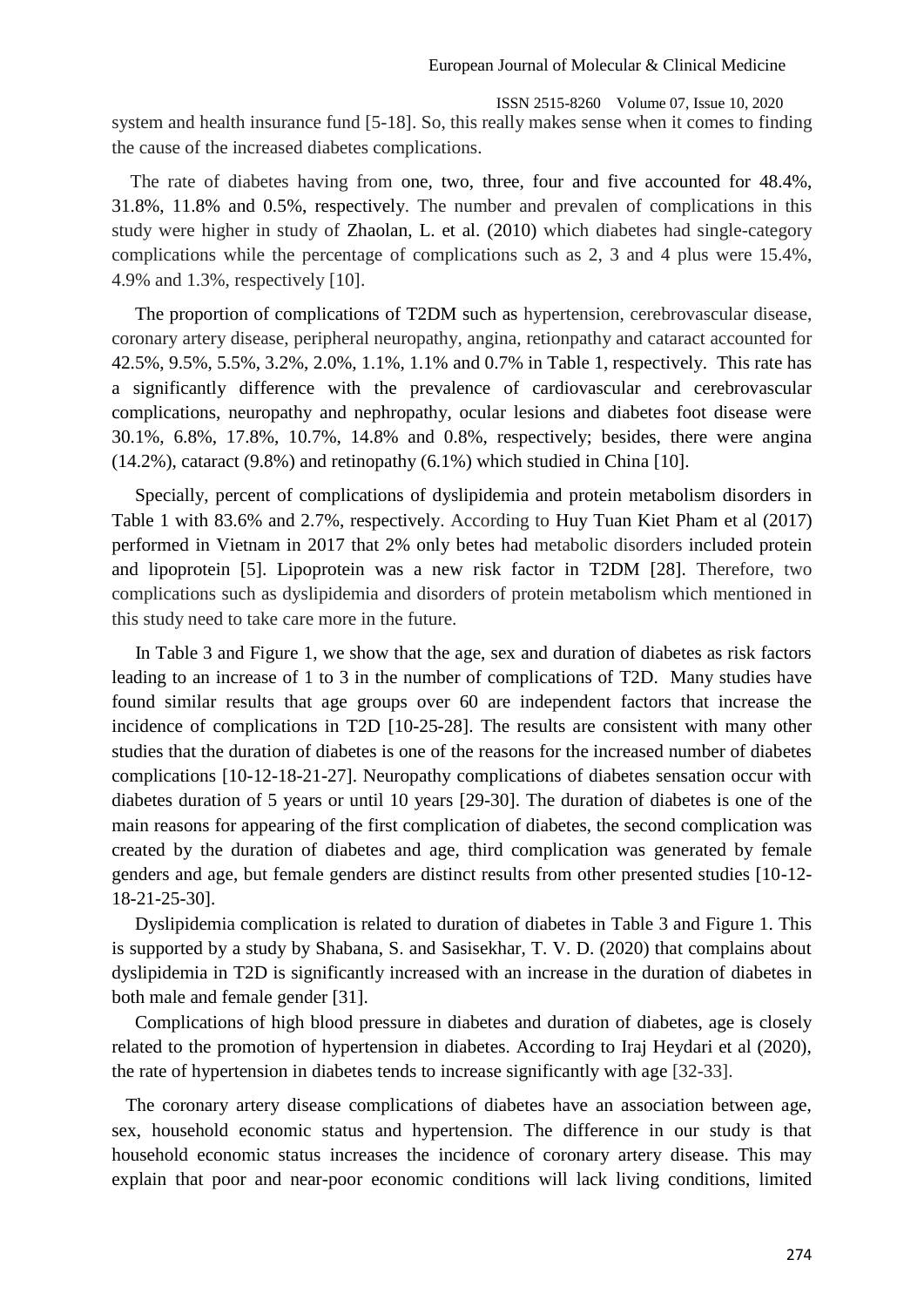health care conditions lead to the risk of stress and coronary artery disease. Stress is also one of the reasons for coronary artery disease [34]. There are many risk factors for coronary artery disease: age, sex, family history and hypertension, stress [34-35-36]. Age and gender are not controlled, while high blood pressure is one of the risk factors for developing coronary and controllable disease [34-37]. In Table 2, diabetes with both hypertension and dyslipidemia are associated with the occurrence of coronary artery disease (OR: 11.72, 95% CI: 5.06 - 27.14, p=0.000), there was no association between dyslipidemia and coronary artery disease (p>0.05), howerver, hypertension is significantly associated with coronary artery disease (OR: 70.77, 95% CI: 9.63 - 519.86, p=0.000). Therefore, dyslipidemia was random and had no affected to the occurrence of coronary artery disease. Controlled overweight and obesity in the community plays an important role in the prevention of cardiovascular diseases such as hypertension and coronary artery disease [34-41-42].

#### **5. CONCLUSIONS**

The result of study showed a lot of types of complications of T2DM and the prevalence is variation. Age, duration in diabetes and female gender were significant risk factors to relate to increase the number of diabetic complications. There are lots of reasons for occurring of diabetes such as dyslipidemia, hypertension, coronary, artery disease were age, gender, duration in diabetes, hypertension and economic status of T2DM. Today, the proportion of the population over 60 years old is increasing in the community, many people living in urban areas, inactive lifestyles and obesity rates are increasing [41-42]. People might be trained to change their habits such as weight control, raised physical exercise, restricting smoking, which are positive benefits to decrease appearing diabetes in public health. Furthermore, it needs to raise people's awareness in community about diabetes and its complications, regualarly examine and early detect risk factors which lead to suffer from diabetes and its complications. Besides, we will apply some new methods such as an R programming languge for Statistical Computing to develop statistical software and data analysis in Data Science and available AutoML Cloud technology in Artificial Intelligence to our public health research for the best results [38-39] that are consistent with our ability to research the medical information systems field.

*CONFLICT OF INTEREST*: No potential conflict of interest was reported by the authors.

# **6. REFERENCES**

- [1] Afsana, A., Khurshid, A., & Liaquat, A., et al. "Type 2 diabetes mellitus Bangladesh: a prevalence based cost-of-illness study". *BMC Health Serv Res* 19 (2019), 601. <https://doi.org/10.1186/s12913-019-4440-3>
- [2] Sanne, A. E. P., & Mark, W. "Sex differences in the burden and complications of diabetes". *Current Diabetes Reports* 18 (2018), 33, [https://doi.org/10.1007/s11892-018-](https://doi.org/10.1007/s11892-018-1005-5) [1005-5.](https://doi.org/10.1007/s11892-018-1005-5)
- [3] International Diabetes Federation. *IDF Diabetes Atlas* 8<sup>th</sup> editioned (2017).
- [4] Whiting D. R., Guariguata L., Weil C., & Shaw J. "IDF diabetes atlas: global estimates of the prevalence of diabetes for 2011 and 2030". *Diabetes Res Clin Pract* (2011), 94(3), [https://doi.org/10.1016/j.diabres.2011.10.029.](https://doi.org/10.1016/j.diabres.2011.10.029)
- [5] Huy Tuan Kiet Pham, Thi Tuyet Mai Kieu, & Tuan Duc Duong et al. "Direct medical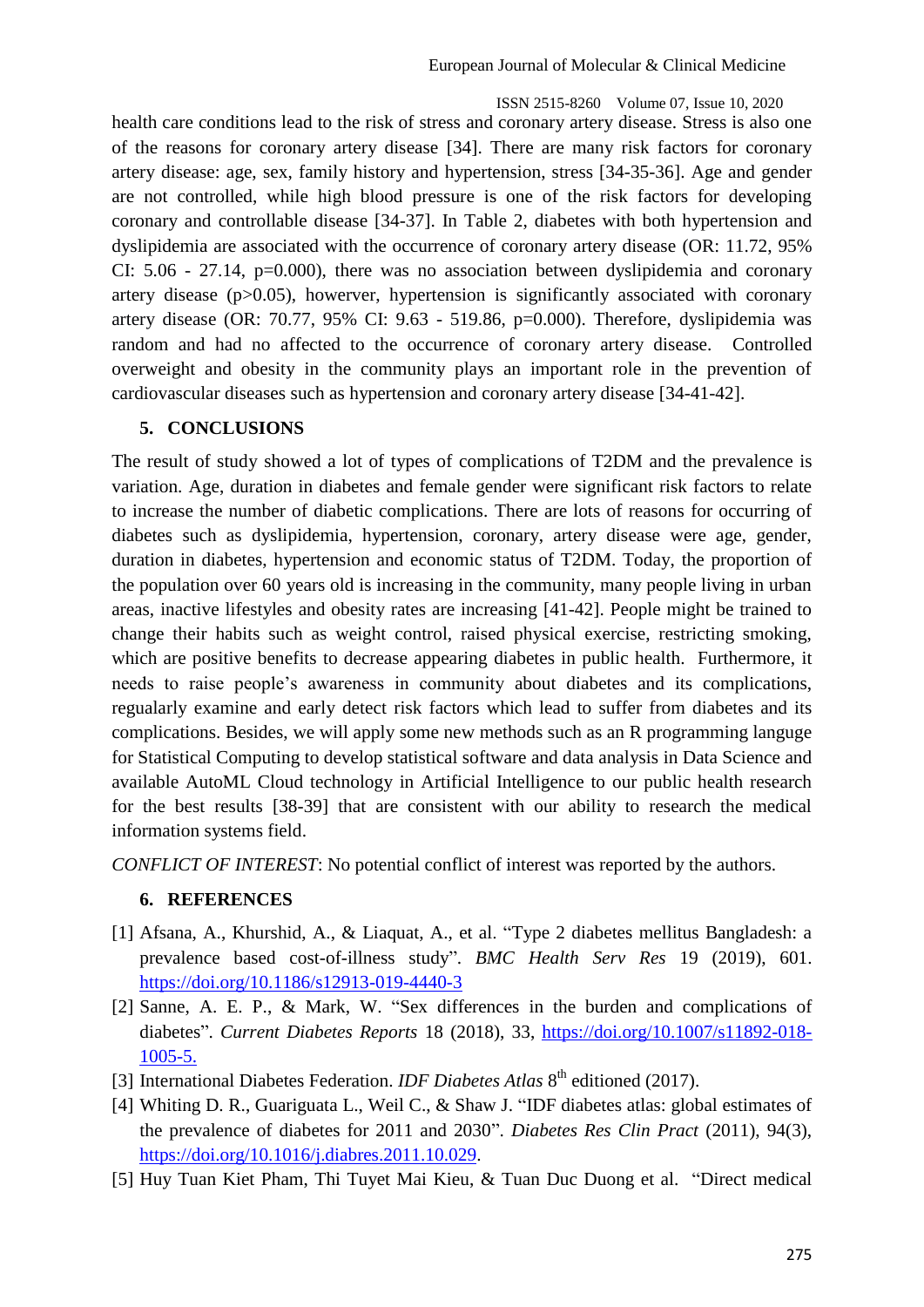costs of diabetes and its complications in Vietnam: A national health insurance database study", *Diabetes Research and Clinical Practice* (2020), 162.

- [6] American Diabetes Association. "Diagnosis and Classification of [Diabetes Mellitus](http://www.idf.org/about-diabetes/what-is-diabetes.html)*". Diabetes Care (2014), 37.*
- [7] Konstantinos, P., Nikolaos, P., & Maciej B., et al. "Complications of Diabetes". Journal of Diabetes Research (2016), [https://dx.doi.org/10.1155/2016/6989453.](https://dx.doi.org/10.1155/2016/6989453)
- [8] Gan D. "IDF Diabetes Atlas 2003". International Diabetes Federation 2<sup>nd</sup> (2003).
- [9] Geiss, L. S., William, H. H., & Smith, P. J. "Mortakity in Non-Insulin-Depedent Diabetes". *Diabetes in America* (1995), 2.
- [10] Zhaolan, L., Chaowei, F., Weibing, W. & Biao, X. "Prevalence of chronic complications of type 2 diabetes mellitus in outpatients - a cross - sectional hospital based survey in urban China", *Health Qual Life Outcomes* (2010), 8.
- [11] Chawla, A., Chawla, R., & Jaggi, S. "Microvascular and macrovascular complications in diabetes mellitus: Distinct or continuum?". *Indian J Endocrinol Metab* (2016), 20(4), 546-551.
- [12] Huyen Dieu Thi Bui, Xiyue, J., & Rui, L. et al. "Prevalence of and factors related to microvascular complications in patients with type 2 diabetes mellitus in Tianjin, China: a cross-sectional study". *Annals of Translational Medicine* (2019), 7(14). <https://dx.doi.org/10.21037/atm.2019.06.08> .
- [13] Cheng, S., Wang C., Chen, J., & Ko, Y. "Healthcare costs and utilization of diabetesrelated complications in Taiwan". *Medicine* (2018), 97(31).
- [14] Alva, M. L., Gray, A., Mihaylova, B., Leal, J., & Holman, R. R. "The impact of diabetes-related complications on healthcare costs: new results from the UKPDS (UKPDS 84)". *Diabetic Medicine* (2015), 32(4), [https://doi.org/10.1111/dme.12647.](https://doi.org/10.1111/dme.12647)
- [15] Chen, H., & Hsiao, F. "Risk of hospitalization and healthcare cost associated with diabetes complication severity index in Taiwan'd national health insurance research database". *Journal of Diabetes and its Complications* (2014), 28(5), 612-616, <https://doi.org/10.1016/j.jdiacomp.2014.05.011>
- [16] Zhuo, X., Zhang, P., Baker, L., & Albright, A., et al. "The lifetime costs of diabetes and its imcomplications for diabetes prevention". *Dia Care* (2014), 37(9), 57-64.
- [17] Nguyen Van Chinh, Pham Bich Diep, Pham Huy Tuan Kiet, & Nguyen Thi Bach Yen. "Some factors relating to direct medical cost and direct non medical cost for treatment per visit of type 2 diabetes outpatients at Thanh Nhan hospital-Hanoi 2018". *Vietnam Medical Journal* (2020), 2.
- [18] Fatma A., & Mohamed, E. "Prevalance of risk factors for diabetes foot complications". *BMC Family Practice* (2007), 8.
- [19] Kwan, W. L. "Costs of Diabetes Mellitus in Korea". *Diabetes & Metabolism Journal* (2011), 35(6), 567-570, [https://dx.doi.org/10.4093/dmj.2011.35.6.567.](https://dx.doi.org/10.4093/dmj.2011.35.6.567)
- [20] Glasheen, W. P., Renda A., & Dong. Y. "Diabetes Complications Severity Index (DCSI)-Update and ICD-10 translation". *Journal of Diabetes and its Complications* (2017), 31(6).
- [21] Khalid, A., Mohammad, A. D., & Samir, O., et al. "Diabetes foot complications and their risk factors from a large restrospective cohort". *PLOS ONE* (2015). [https://doi.org/10.1371/journal.pone.0124446.](https://doi.org/10.1371/journal.pone.0124446)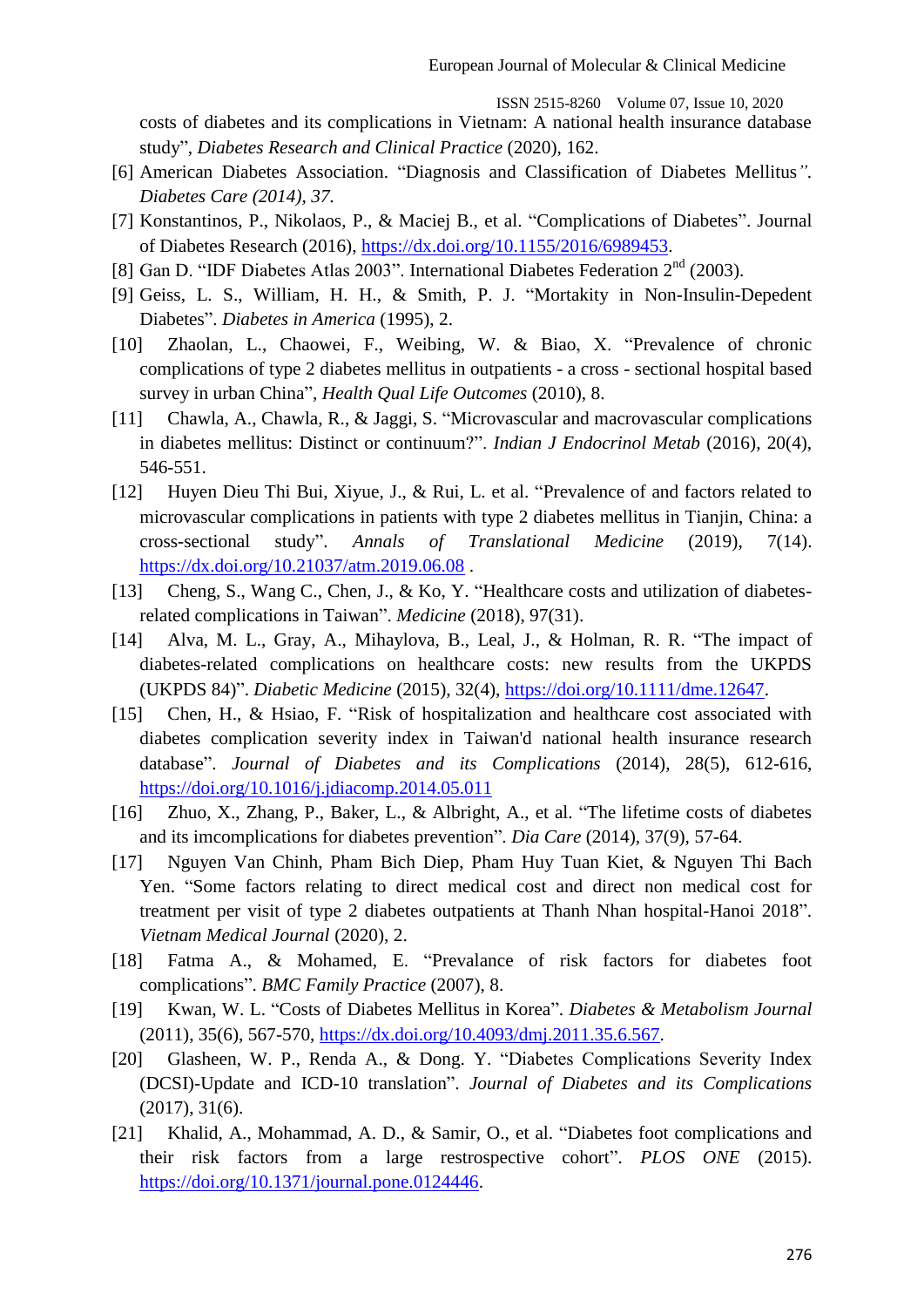- [22] Morgan CL, Currie CJ, Stott NC, Smithers M, Butter CC, Peters JR: The prevalence of multiple diabetes-related complications. Diabet Med 2000, 17(2):146-151.
- [23] Chen, S, J, Liu, J. H., Shih, H. C., Chou, P., Tsai, C. Y., & Tung, T. H. "Prevalence and associated factors of lens opacities among Chinese type 2 diabetes in Kinmen, Taiwan". *Acta Diabetologogica* (2008), 45(1), 7-13.
- [24] Cyganek K., et al. "Clinical risk factors and the role of VDR gene polymorphisms in diabetes retinopathy in Polish type 2 diabetes patients". *Acta Diabetologogica* (2006), 43(4.
- [25] Chew, B. H., Ghazali, S. S., Ismail, M., Haniff, J., & Bujang, M. A. "Age  $\geq 60$  years was an independent risk factor for diabetes-related complications despite good control of cardiovascular risk factors in patients with type 2 diabetes mellitus". *Experimental Gerontology* (2013), 48(5), 485-491, [https://doi.org/10.1016/j.exger.2013.02.017.](https://doi.org/10.1016/j.exger.2013.02.017)
- [26] Sophia, Z., Mark, W., & Qiang, L., et al. "Impact of age, age at diagnosis and duration of diabetes on the risk of macrovascular and microvascular complications and death in type 2 diabetes". *Diabetologia* (2014), 57, 2465-2474.
- [27] Elbert S. H., Neda, L., & Jennifer, Y., L., et al. "Rates of complications and mortality in older patients with diabetes mellitus: the diabetes and aging study". *JAMA Intern Med* (2014), 174(2).
- [28] Rajbharan, Y., Pramil, T., & Ethiraj, D. "Risk factors and complications of type 2 diabetes in Asians". *CRIPS* (2008), 9(2).
- [29] Piran P., et al. "The evaluation of effective risk factors for foot skin in diabetes patients". J Holist Nurs Midwifery (2005), 25(4), 29-36.
- [30] Knuiman, M. W., et al. "Constable. Prevalence of diabetes complications in relation to risk factors". *DIABETES* (1986), 35(12).
- [31] Shabana, S., & Sasisekhar, T. "Effect of gender, age and duration on dyslipidemia in type 2 diabetes mellitus". *Int J Cur Res Rev (2013)*, 5(6), 104-107.
- [32] Iraj, H., et al. "Chronic complications of diabetes mellitus in newly diagnosed patients". *Int J of Diabetes Mellitus* (2010), 2(1), 61-63.
- [33] Sprafka, J. M., Bender, A. P., & Jagger, H. G. "Prevalence of hypertension and associated risk factors among diabetic individuals: the three-city study". *Diabetes care (1988)*, 11(1), 17-22.
- [34] Hajar, R. "Risk factors for coronary artery disease: historical perspectives". *Heart views: the official journal of the Gulf Heart Association (2017)*, 18(3).
- [35] Turner, R. C., et al. "Risk factors for coronary artery disease in non-insulin dependent diabetes mellitus: United Kingdom Prospective Diabetes Study (UKPDS: 23)". *Bmj* (1998), 316(7134), 823-828.
- [36] MacMahon, Stephen, et al. "Blood pressure, stroke, and coronary heart disease: part 1, prolonged differences in blood pressure: prospective observational studies corrected for the regression dilution bias". *The Lancet* (1990), 335(8692), 765-774.
- [37] Stratton, I., et al. "Hypertension in Diabetes Study IV. Therapeutic requirements to maintain tight blood pressure control". *Diabetologia* (1996), 39, 1554–1561.
- [38] Cuong, L. D. P, & Dong Wang, et al. "Advanced Cloud Computing Services: The Evaluation of a development roadmap for emerging fields in Vietnam". *Journal of Critical Reviews* (2020), 7 (17), 3085-3105.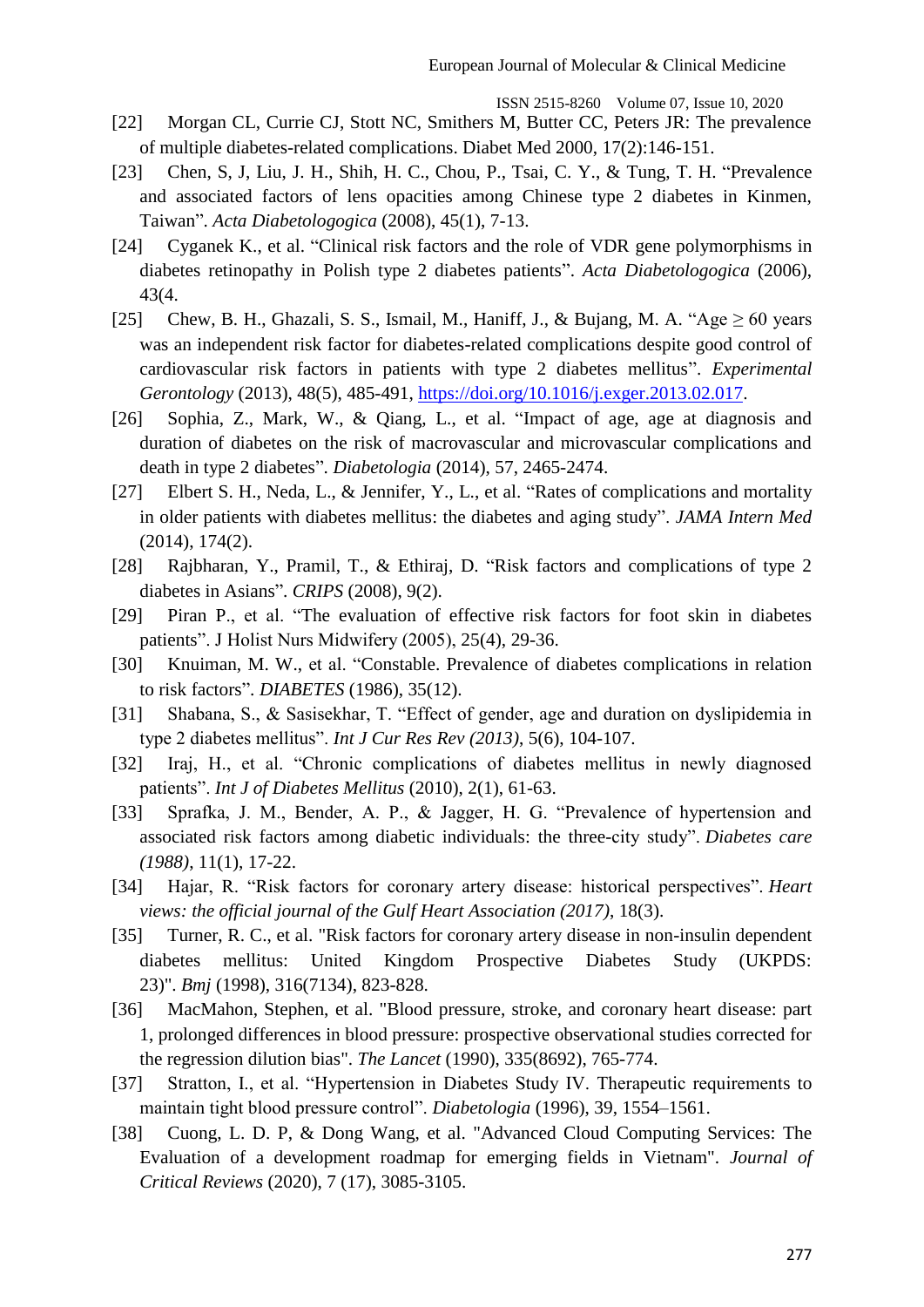- [39] Cuong, L. D. P., & Wang Dong, et al. "Breast Cancer Prediction based on Deep Neural Network Model Implemented AWS Machine Learning Platform". *Int. J. Recent Technol. Eng.* (2020), 9(2).
- [40] Chi square statistic. Avalaible at [https://en.wikipedia.org/wiki/Chi-squared\\_test.](https://en.wikipedia.org/wiki/Chi-squared_test)
- [41] Lama, More RA, et al. "Childhood obesity. Recommendations of the nutrition committee of the Spanish association of pediatrics. Part I. Prevention. Early detection. Role of the pediatrician". Anales de pediatria (2006), 65(6).
- [42] US Preventive Services Task Force. "Screening for obesity in adults: recommendations and rationale". Annals of internal medicine (2003), 139(11), 930.

# **AUTHOR BIOGRAPHIES**

- 1. **N. V. Chinh** is currently a deputy director of Dr.LABO Medical Test Center, Hanoi Medical Laboratory Diagnostic Joint Stock Company, Hanoi, Vietnam. He received his Master degree in in Health Management in 2018, Hanoi Medical University, Vietnam. The main research subjects of his interested are Health Economics, Public Health and Health Management (*Type 2 Diabetes Mellitus*). Contact him at: [giaosuchinh@gmail.com.](mailto:giaosuchinh@gmail.com)
- 2. **P. H. T. Kiet** received the Ph.D degrees in Internal Medicine from the University Leipzig, both Postdoc in Medical Sociology in the University of Freiburg and Postdoc in Health Economics in the University of Heidelberg, in 1996, 2002 and 2003, respectively. He is also a lecturer and expert of the Ministry of Finance - Ministry of Health, Head of Health Economics Department, holding the position of Professor of Health Economics Department, Hanoi Medical University, Vietnam; Head of Faculty of Economics and Health Management, Thang Long University, Hanoi; Head of Marketing, Marketing and Communication VKT Js.His interested research is Health Economics, Public Health, Health Management, Clean water and Environment. Contact him at: [phamhuytuankiet@hmu.edu.vn.](mailto:phamhuytuankiet@hmu.edu.vn)
- 3. **P. B. Diep** is currently a lecture and deputy head of the Department of Health Education, Hanoi Medical University, Vietnam. She is focusing on Public Health, Health Education and Health Management. Contact her at: [phambichdiep@hmu.edu.vn.](mailto:phambichdiep@hmu.edu.vn)
- 4. **N. T. B. Yen** is currently a lecture and former head of Department of Health Economics, Hanoi Medical University, Vietnam. She received the Ph.D degrees in Health Economics from Hanoi Medical University in 2010, Vietnam. Her main research interests include Health Economics, Health Cost and Management Cost. Contact her at: [yen1958@gmail.com.](mailto:yen1958@gmail.com)
- 5. **Dong Wang** received the B.S. and Ph.D. degrees in computer science from Hunan University, in 1986 and 2006, respectively. From 2004 to 2005, he was a Visiting Scholar with the University of Technology Sydney, Australia. Since 1986, he has been with Hunan University, China, where he is currently a Professor. His main research interests include network test and performance evaluation, wireless communications, and mobile computing. Contact him at: [wangd@hnu.edu.cn.](mailto:wangd@hnu.edu.cn)